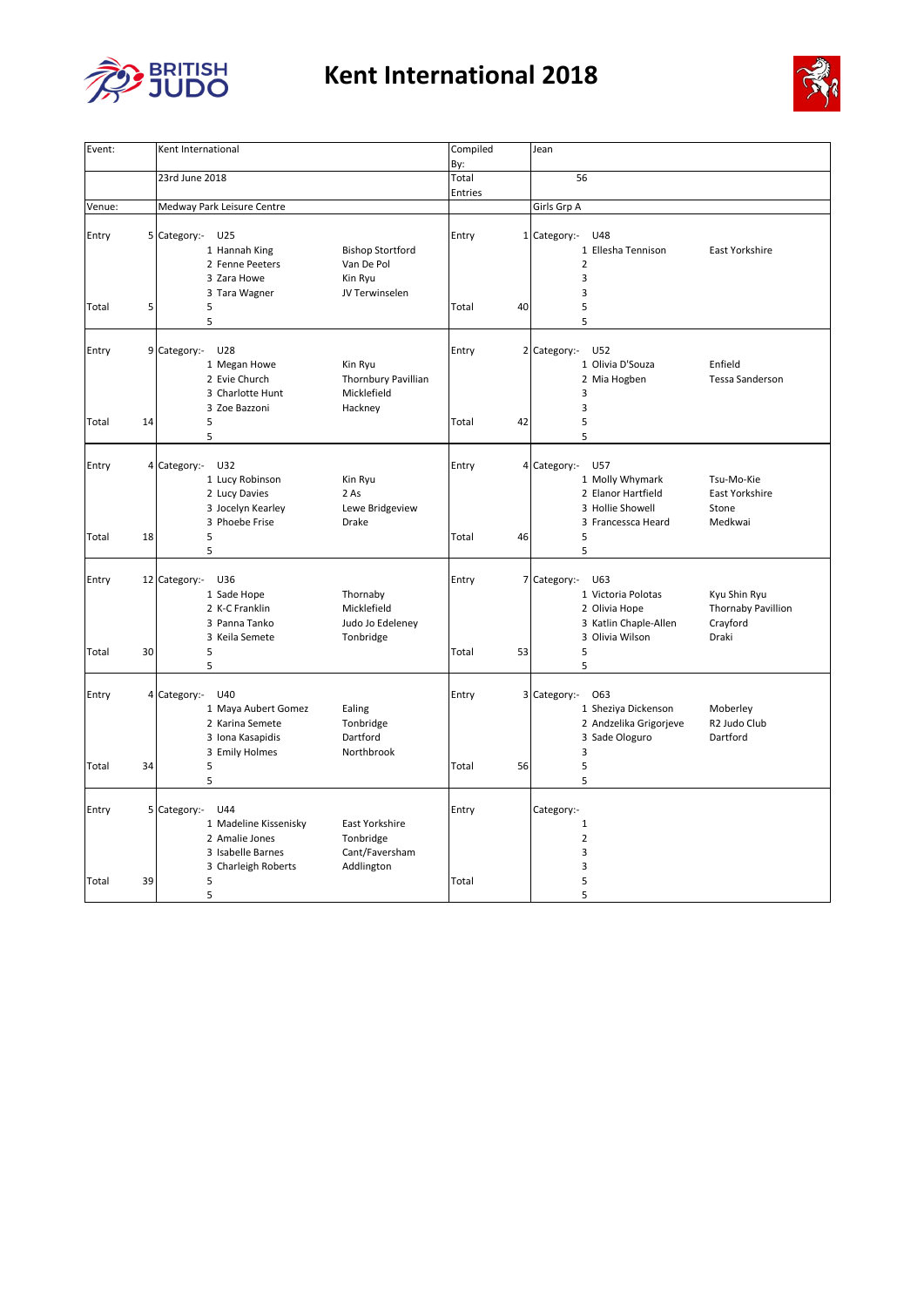



| Event: |    | Kent International         |                           | Compiled       |    | Jean                |                     |
|--------|----|----------------------------|---------------------------|----------------|----|---------------------|---------------------|
|        |    |                            |                           | By:            |    |                     |                     |
|        |    | 23rd June 2018             |                           | Total          |    | 78                  |                     |
|        |    |                            |                           | <b>Entries</b> |    |                     |                     |
| Venue: |    | Medway Park Leisure Centre |                           |                |    | Boys Grp A          |                     |
| Entry  |    | 8 Category:- U27           |                           | Entry          |    | 4 Category:-<br>U50 |                     |
|        |    | 1 Oscar Gorodetskaifi      | Dowty                     |                |    | 1 George Riley      | Pinewood            |
|        |    | 2 Hayes Campbell           | East Yorkshire            |                |    | 2 Charles Jaques    | <b>Bushido</b>      |
|        |    | 3 Finlay Fitzpatrick       | Camberley                 |                |    | 3 Edgar Boreiko     | Stratford           |
|        |    | 3 William Christiensen     | Premier                   |                |    | 3 Boyantodorov      | Medway Park         |
|        |    | 5                          |                           |                |    |                     |                     |
| Total  | 8  | 5                          |                           | Total          | 69 | 5<br>5              |                     |
|        |    |                            |                           |                |    |                     |                     |
| Entry  |    | 16 Category:- U30          |                           | Entry          |    | 3 Category:-<br>U55 |                     |
|        |    | 1 Hamza Nuritdinov         | Pavavani                  |                |    | 1 Ivan Terziski     | <b>JSC</b>          |
|        |    | 2 Luka Abashidze           | Pavavani                  |                |    | 2 Daniel Miles      | Osaka               |
|        |    | 3 Evan Price               | Cardiff                   |                |    | 3 Harry Machovas    | Jodan               |
|        |    | 3 William McCarthy         | Tonbridge                 |                |    | 3                   |                     |
| Total  | 24 | 5                          |                           | Total          | 72 | 5                   |                     |
|        |    | 5                          |                           |                |    | 5                   |                     |
|        |    |                            |                           |                |    |                     |                     |
| Entry  |    | 13 Category:-<br>U34       |                           | Entry          |    | 3 Category:- U60    |                     |
|        |    | 1 Callum Burke             | Kin Ryu                   |                |    | 1 Barry Ayling      | Shiro No Snodland   |
|        |    | 2 Nikoloz Shengelid        | Pavavani                  |                |    | 2 Harry Davis       | <b>Bushido</b>      |
|        |    | 3 Youcef Dafallan          | <b>Ernest Bevin</b>       |                |    | 3 Sam Cobbin-Brown  | Harlow              |
|        |    | 3 Reginald Jenkins         | Hackney                   |                |    | 3                   |                     |
| Total  | 37 | 5                          |                           | Total          | 75 | 5                   |                     |
|        |    | 5                          |                           |                |    | 5                   |                     |
|        |    | U38                        |                           |                |    | U66                 |                     |
| Entry  |    | 12 Category:-              |                           | Entry          |    | 2 Category:-        |                     |
|        |    | 1 Luca Perote Veras        | Moberly                   |                |    | 1 Luka Gelovani     | Pavavani            |
|        |    | 2 Parnell Phillips         | Moberly                   |                |    | 2 Kieran Georgiou   | Kangei              |
|        |    | 3 Lorenzo Murphy           | Pinewood                  |                |    | 3                   |                     |
|        |    | 3 George Branch            | Tonbridge                 |                |    | 3                   |                     |
| Total  | 49 | 5                          |                           | Total          | 77 | 5                   |                     |
|        |    | 5                          |                           |                |    | 5                   |                     |
| Entry  |    | 11 Category:-<br>U42       |                           | Entry          |    | 0 Category:-<br>O66 |                     |
|        |    | 1 Conon Thiedeman          | Core                      |                |    | 1 NONE              |                     |
|        |    | 2 Abderraouf Rahmani       | Hackney                   |                |    | $\overline{2}$      |                     |
|        |    | 3 Nabil Annich             | <b>Ernest Bevin</b>       |                |    | 3                   |                     |
|        |    | 3 Arthur Bradwell          | Tonbridge                 |                |    | $\overline{3}$      |                     |
| Total  | 60 | 5                          |                           | Total          | 77 | 5                   |                     |
|        |    | 5                          |                           |                |    | 5                   |                     |
|        |    |                            |                           |                |    |                     |                     |
| Entry  |    | 5 Category:- U46           |                           | Entry          |    | 1 Category:-<br>073 |                     |
|        |    | 1 Thomas Eardley           | Tonbridge                 |                |    | 1 Umar Zaboughi     | <b>Ernest Bevin</b> |
|        |    | 2 Luka Malakshanidze       | Pavavani                  |                |    | $\overline{2}$      |                     |
|        |    | 3 Arthur Pushkarou         | Stratford                 |                |    | 3                   |                     |
|        |    | 3 Aiden Hope               | <b>Thornaby Pavillion</b> |                |    | 3                   |                     |
| Total  | 65 | 5                          |                           | Total          | 78 | 5                   |                     |
|        |    | 5                          |                           |                |    | 5                   |                     |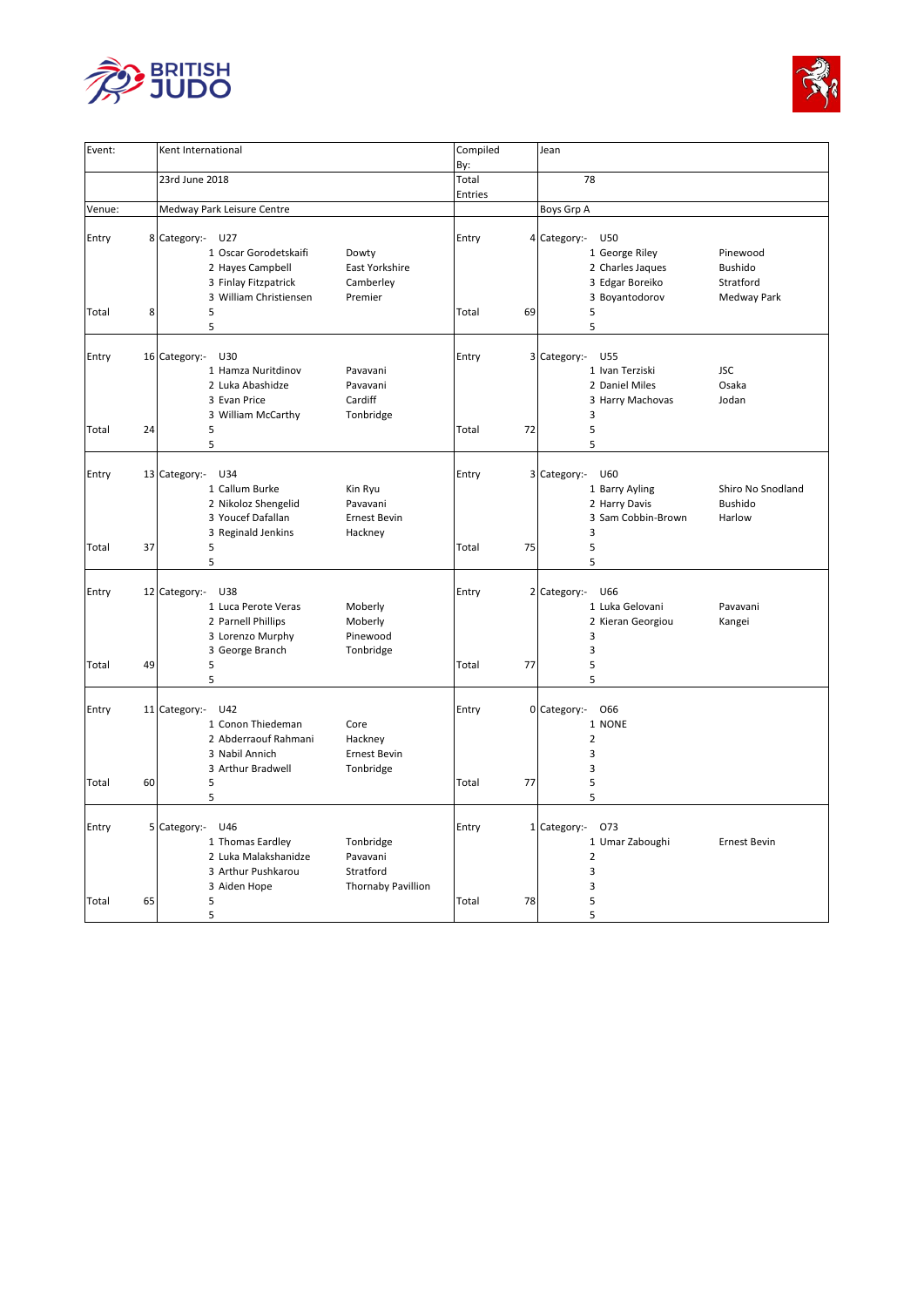



| Event:         |                | Kent International                                                                                                                                                                   | Compiled             | Jean                                                                                                                                                                 |
|----------------|----------------|--------------------------------------------------------------------------------------------------------------------------------------------------------------------------------------|----------------------|----------------------------------------------------------------------------------------------------------------------------------------------------------------------|
|                |                |                                                                                                                                                                                      | By:                  |                                                                                                                                                                      |
|                |                | 23rd June 2018                                                                                                                                                                       | Total                | 85                                                                                                                                                                   |
|                |                |                                                                                                                                                                                      | <b>Entries</b>       |                                                                                                                                                                      |
| Venue:         |                | Medway Park Leisure Centre                                                                                                                                                           |                      | Girls Grp B                                                                                                                                                          |
| Entry          |                | 7 Category:-<br>U32<br><b>Bishop Stortford</b><br>1 Jessica Nunn<br>2 Sofia Davies<br>Core<br>3 Daya Sehota<br>Dartford<br>3 Imogen Austen<br>Core                                   | Entry                | 11 Category:-<br>U57<br>1 Lily Harding<br>Tonbridge<br>2 Tatiana-Victoria Trowborst<br><b>NED</b><br>3 Maddy Rymer<br>Moberly<br>3 Paige Keane<br>EGM                |
| Total          | $\overline{7}$ | 5<br>5                                                                                                                                                                               | 71<br>Total          | 5<br>5                                                                                                                                                               |
| Entry<br>Total | 20             | 13 Category:-<br>U36<br>1 Jaap Kaur<br>Ealing<br>2 Valentine Bachelez<br>Ealing<br>3 Sophie Johnston<br>Pinewood<br>3 Jenni Francis<br><b>Battle Hill</b><br>5<br>5                  | Entry<br>78<br>Total | 7 Category:-<br>U63<br>Osaka<br>1 Katie Mills<br>2 Charis Oram<br><b>Yate Star</b><br>3 Megan Price<br>Shudah<br>3 Kiki Pots<br><b>NED</b><br>5<br>5                 |
| Entry<br>Total | 34             | 14 Category:-<br>U40<br>1 Fleur Sinnema<br><b>NED</b><br>2 Emma Nunn<br><b>Bishop Stortford</b><br>3 Isobel Dawson<br><b>Bishop Stortford</b><br>3 Sofia Manca<br>Budokwai<br>5<br>5 | Entry<br>Total<br>85 | 7 Category:-<br>U70<br>1 Grace Tolley<br>Wolves<br>2 Noemie Noslen<br>Hillingdon<br>3 Aida Gyu Ahaz<br>Hungary<br>3 Sophia Ford<br><b>Bishop Stortford</b><br>5<br>5 |
| Entry<br>Total | 8<br>42        | Category:-<br>U44<br>1 Chloe Link<br>Cant/Faversham<br>2 Mika Kroon<br>Budosporten<br>3 Queenie Tancock<br><b>Bishop Stortford</b><br>Pinewood<br>3 Evie Shergill<br>5<br>5          | Entry<br>85<br>Total | 0 Category:-<br>O70<br>1 Amarah Peters<br>Micklefield<br>2 Jessica Carroll<br>Medway Park<br>3 Eleanor Warburton<br>Kasi<br>3 Jasmine Anderson<br>5<br>5             |
| Entry<br>Total | 50             | 8 Category:-<br>U48<br>1 Phoebe Digwood<br>Newbury<br>2 Holly Payton<br>2 As<br>3 Abigail Hunt<br>Kin Ryu<br>3 Holly Morris<br>Patchway<br>5                                         | Entry<br>Total       | Category:-<br>$\mathbf 1$<br>$\overline{2}$<br>3<br>3<br>5                                                                                                           |
|                |                | 5                                                                                                                                                                                    |                      | 5                                                                                                                                                                    |
| Entry          |                | 10 Category:-<br>U52<br>1 Olivia Delahunty<br>Newbury<br>2 Ellie Hutton<br>Battlehill<br>3 Mia Katis<br>Haltemprice<br>3 Phoebe Shea<br>Pinewood                                     | Entry                | Category:-<br>$\mathbf{1}$<br>$\overline{2}$<br>3<br>3                                                                                                               |
| Total          | 60             | 5<br>5                                                                                                                                                                               | Total                | 5<br>5                                                                                                                                                               |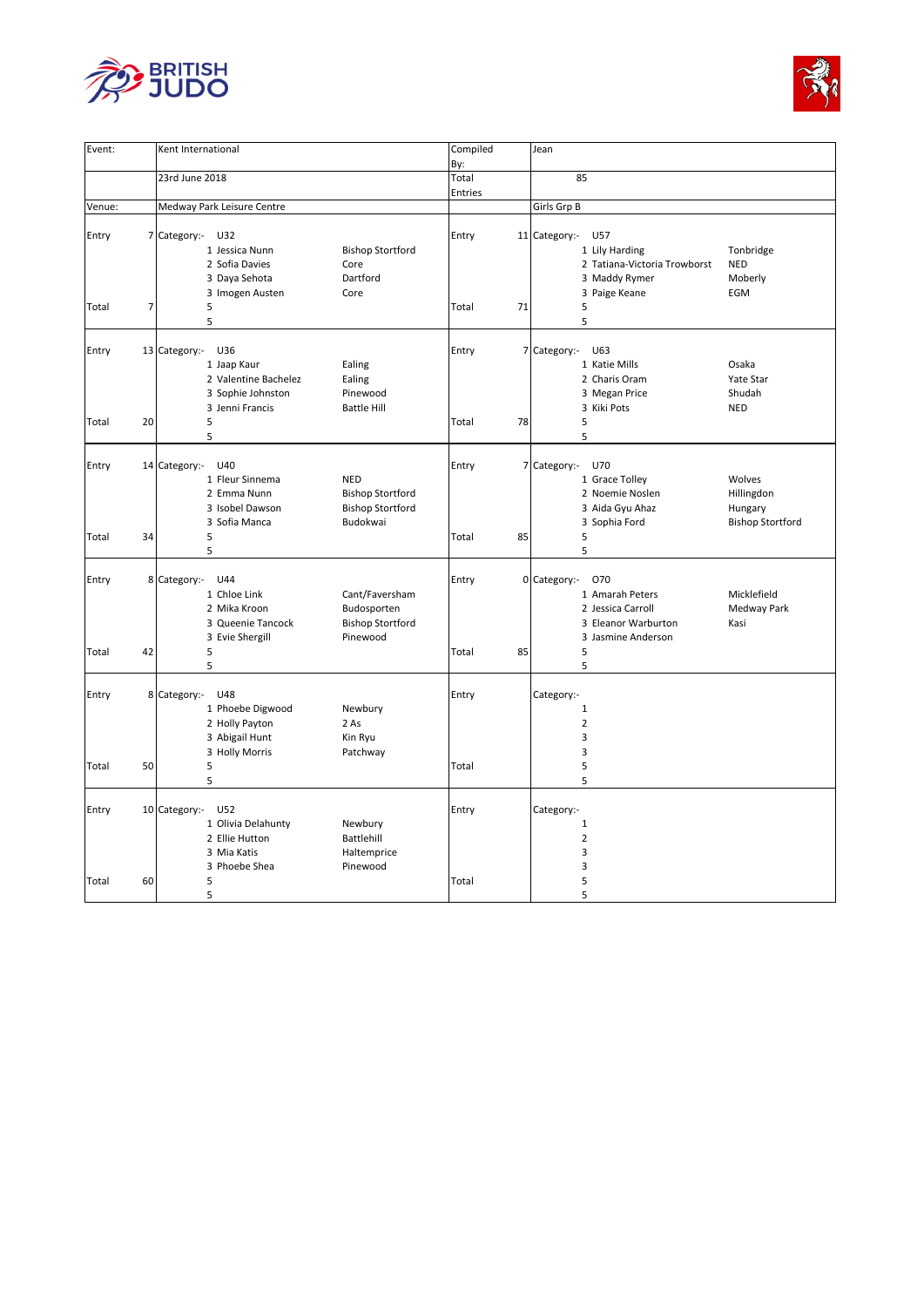



| Event:         |     | Kent International                                                                                                                                            | Compiled<br>By:       | Jean                                                                                                                                                     |
|----------------|-----|---------------------------------------------------------------------------------------------------------------------------------------------------------------|-----------------------|----------------------------------------------------------------------------------------------------------------------------------------------------------|
|                |     | 23rd June 2018                                                                                                                                                | Total                 | 149                                                                                                                                                      |
|                |     |                                                                                                                                                               | Entries               |                                                                                                                                                          |
| Venue:         |     | Medway Park Leisure Centre                                                                                                                                    |                       | Boys Grp B                                                                                                                                               |
| Entry          |     | 4 Category:-<br>U30<br>1 Callum Woodham<br>Dowty<br>2 Matthew Bullen<br>Kazoku<br>3 Jaimy Horssen<br><b>NED</b><br>3 Jay Crowley<br><b>Bishop Stortford</b>   | Entry                 | 17 Category:-<br>U55<br>1 Finley Watson<br>Crayford<br>Budokwai<br>2 Ben Levy<br>Cant/Faversham<br>3 Luke Tanner<br>3 Oscar Bandura<br>Enfield           |
| Total          | 4   | 5<br>5                                                                                                                                                        | Total<br>125          | 5<br>5                                                                                                                                                   |
| Entry          |     | 26 Category:-<br>U34<br>Kin Ryu<br>1 Aidan Tang<br>2 Jelli Verschoon<br><b>NED</b><br>3 Bobby Pusey<br>Micklefield<br>3 Tesfahun Boogerd<br><b>NED</b>        | Entry                 | 15 Category:- U60<br>1 Kamel Perkins<br><b>Ernest Bevin</b><br>Osaka<br>2 Harrison Grist<br><b>NED</b><br>3 Amir-De-Jesus-Amado<br>3 Luke Austen<br>Core |
| Total          | 30  | 5<br>5                                                                                                                                                        | Total<br>140          | 5<br>5                                                                                                                                                   |
| Entry<br>Total | 58  | 28 Category:- U38<br>1 Owen Lambert<br>Harlow<br>2 Harvey Woods<br>Equinax<br>3 Kajus Semeta<br>Tonbridge<br>3 Ali Bougoffa<br>Moberly<br>5                   | Entry<br>Total<br>149 | 9 Category:-<br>U66<br>1 Callum Smith<br>Winchester<br>2 Mario Moore<br>Budokwai<br>3 Kobi Allspach-Blades<br>Kin Ryu<br>3 Connor O'Byrne<br>Core<br>5   |
|                |     | 5                                                                                                                                                             |                       | 5                                                                                                                                                        |
| Entry          |     | 18 Category:-<br>U42<br>1 Ethan Steele<br>Grimsby<br>2 Daan Pot<br><b>NED</b><br>3 Thuman Van Der Bom<br><b>NED</b><br>3 Stan Van Riel<br><b>NED</b>          | Entry                 | Category:- U73<br>1 Omar Lecoute<br>Stratford<br>2 George Billyard<br>Pinewood<br>3 Emils Canko<br>Micklefield<br>3 Samuel Grant<br>Pinewood             |
| Total          | 76  | 5<br>5                                                                                                                                                        | Total                 | 5<br>5                                                                                                                                                   |
| Entry          |     | 20 Category:-<br>U46<br>1 Lenny Pink<br><b>Bishop Stortford</b><br>2 Josh Hembra<br>Pinewood<br>3 Luca Murphy<br>Pinewood<br>3 Abderrahaim Rahmani<br>Hackney | Entry                 | Category:- 073<br>1 Shayden Walters<br>2 Cole Gadsby<br>Core<br>3 Jack Friend<br>Addington<br>3 Yusef Lallmahamood<br><b>Ernest Bevin</b>                |
| Total          | 96  | 5<br>5                                                                                                                                                        | Total                 | 5<br>5                                                                                                                                                   |
| Entry          |     | 12 Category:-<br>U50<br>Fleming Park/Osaka<br>1 Camern McIvor<br>2 William Stables<br><b>SKK</b><br>Micklefield<br>3 Levi Peters                              | Entry                 | Category:-<br>1<br>$\overline{2}$<br>3                                                                                                                   |
| Total          | 108 | 3 Kian Standell-Walker<br>Hackney<br>5<br>5                                                                                                                   | Total                 | 3<br>5<br>5                                                                                                                                              |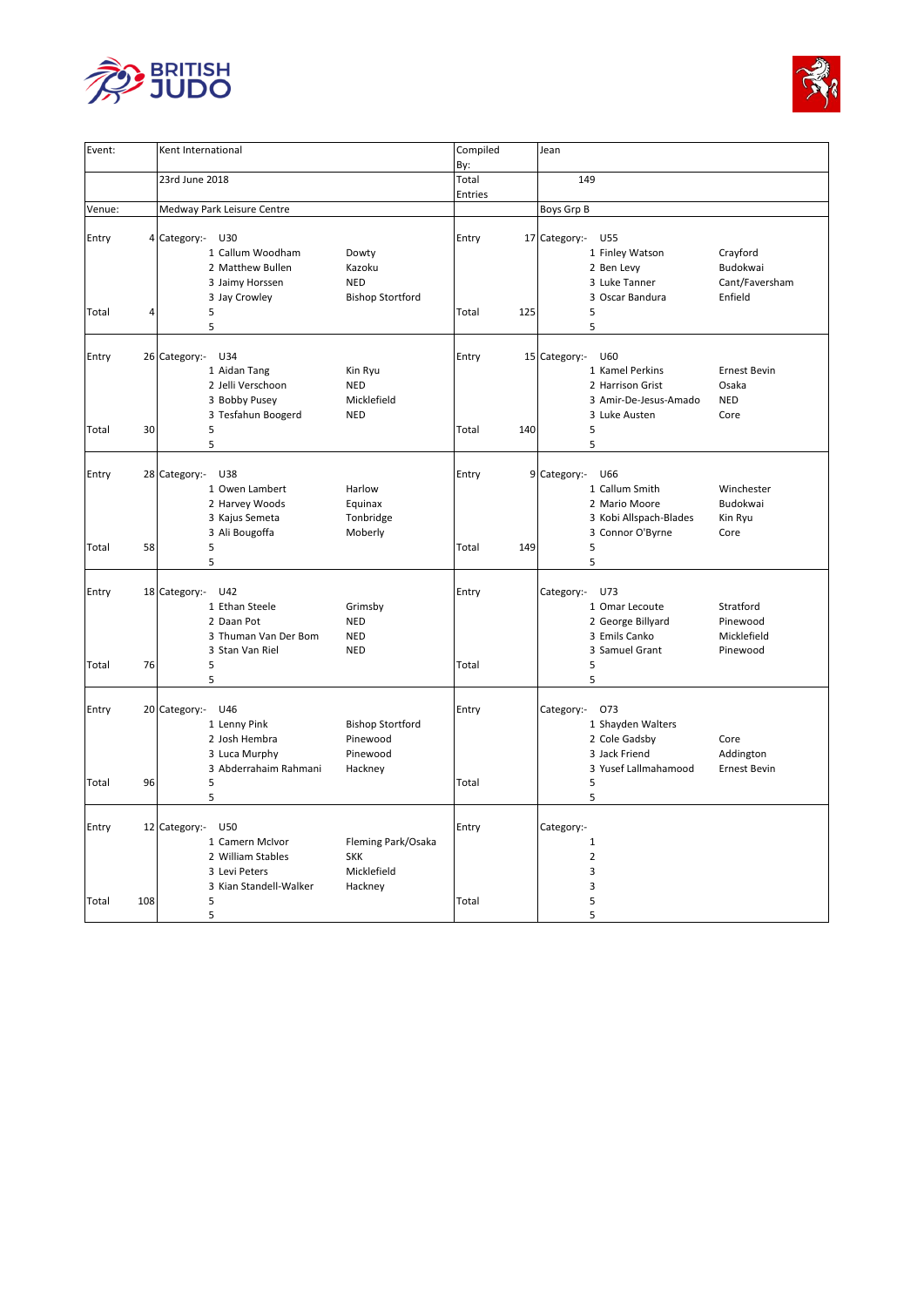



| Event: | Kent International |                                                                            |                                                        | Compiled<br>By: |           | Jean                                          |                                     |                      |
|--------|--------------------|----------------------------------------------------------------------------|--------------------------------------------------------|-----------------|-----------|-----------------------------------------------|-------------------------------------|----------------------|
|        | 23rd June 2018     |                                                                            |                                                        | Total           |           | $\pmb{0}$                                     |                                     |                      |
|        |                    |                                                                            |                                                        | Entries         |           |                                               |                                     |                      |
| Venue: |                    | Medway Park Leisure Centre                                                 |                                                        |                 |           | Girls Grp C                                   |                                     |                      |
| Entry  | 0 Category:- U40   | 1 Chada De Vos<br>2 Madeleine Birri<br>3                                   | <b>NED</b><br>Ealing                                   | Entry           |           | 0 Category:- U70<br>$\mathbf 2$<br>3          | 1 Ellie Kearley                     | Tonbridge            |
| Total  | $\pmb{0}$          | 3<br>5<br>5                                                                |                                                        | Total           | $\pmb{0}$ | 3<br>5<br>5                                   |                                     |                      |
| Entry  | Category:-         | U44<br>1 Charlotte Jenman<br>$\overline{2}$<br>3<br>3                      | Redbridge                                              | Entry           |           | 0 Category:- 070<br>3<br>3                    | 1 Megan Douglas<br>2 Megan Skillern | Newburn<br>Droitwich |
| Total  | $\mathbf 0$        | 5<br>5                                                                     |                                                        | Total           | 0         | 5<br>5                                        |                                     |                      |
| Entry  | Category:-         | U48<br>1 Niamh Southgate<br>2 Jasmine Abdullaeve<br>3 Chloe Dodge          | Kumo<br>Redbridge<br>Micklefield                       | Entry           |           | 0 Category:-<br>1<br>$\overline{2}$<br>3<br>3 |                                     |                      |
| Total  | $\pmb{0}$          | 3<br>5<br>5                                                                |                                                        | Total           | $\pmb{0}$ | 5<br>5                                        |                                     |                      |
| Entry  | 0 Category:- U52   | 1 Ellie Morris<br>2 Kessme Kroon<br>3 Anika Rabi<br>3 Eve Jackson          | <b>SKK</b><br><b>NED</b><br>Core<br>Thornaby Pavillion | Entry           |           | 0 Category:-<br>1<br>$\overline{2}$<br>3<br>3 |                                     |                      |
| Total  | 0                  | 5<br>5                                                                     |                                                        | Total           | $\pmb{0}$ | 5<br>5                                        |                                     |                      |
| Entry  | 0 Category:-       | U57<br>$\mathbf 1$<br>$\overline{2}$<br>3<br>3                             |                                                        | Entry           |           | 0 Category:-<br>1<br>$\mathbf 2$<br>3<br>3    |                                     |                      |
| Total  | 0                  | 5<br>5                                                                     |                                                        | Total           | $\pmb{0}$ | 5<br>5                                        |                                     |                      |
| Entry  | 0 Category:- U63   | 1 Sofia Carbone<br>2 Ashleigh Price<br>3 Holly Davall<br>3 Lieke Breedveld | Coventry<br>Grimsby<br>Dragon<br><b>NED</b>            | Entry           |           | 0 Category:-<br>1<br>$\overline{2}$<br>3<br>3 |                                     |                      |
| Total  | 0                  | 5<br>5                                                                     |                                                        | Total           | 0         | 5<br>5                                        |                                     |                      |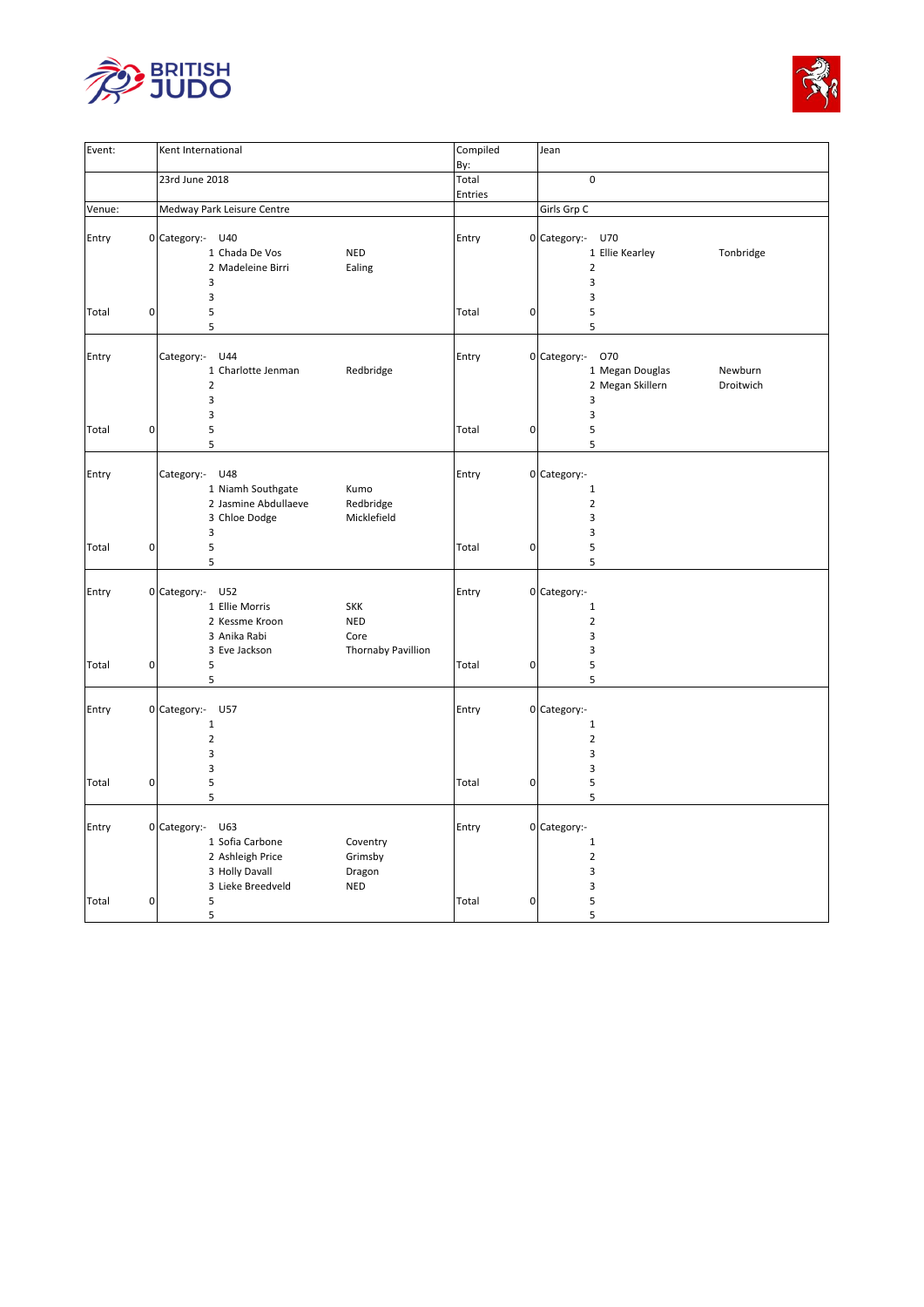



| Event:         |    | Kent International                                                                                                                                                         | Compiled       |    | Jean                                                                                                       |
|----------------|----|----------------------------------------------------------------------------------------------------------------------------------------------------------------------------|----------------|----|------------------------------------------------------------------------------------------------------------|
|                |    |                                                                                                                                                                            | By:            |    |                                                                                                            |
|                |    | 23rd June 2018                                                                                                                                                             | Total          |    | 70                                                                                                         |
|                |    |                                                                                                                                                                            | Entries        |    |                                                                                                            |
| Venue:         |    | Medway Park Leisure Centre                                                                                                                                                 |                |    | Boys Grp C                                                                                                 |
| Entry          |    | 10 Category:-<br>U42<br>Ealing<br>1 Mounir Baaziz<br>2 Marcus Rolf<br>Kin Ryu<br>3 Esben Poelstra<br><b>NED</b>                                                            | Entry          |    | 0 Category:-<br>U73<br>1 Jessi De Bruin<br>2 Oskar Zarembski<br>Swanley<br>3 Mathijs Van-Eck<br><b>NED</b> |
| Total          | 10 | <b>Thornaby Pavillion</b><br>3 Joseph Jackson<br>5<br>5                                                                                                                    | Total          | 69 | 3 Tom Schouten<br><b>NED</b><br>5<br>5                                                                     |
| Entry          |    | 8 Category:- U46<br>1 Luke Davies<br>Ealing<br>2 Bart Breedveld<br><b>NED</b><br>3 Dylan Janen<br><b>NED</b><br>3 Sam Spencer<br><b>NED</b>                                | Entry          |    | 1 Category:- U81<br>1 Herculas Pretorius<br>Zodiac<br>$\overline{2}$<br>3<br>3                             |
| Total          | 18 | 5<br>5                                                                                                                                                                     | Total          | 70 | 5<br>5                                                                                                     |
| Entry          |    | 15 Category:-<br>U50<br>1 Kamel Chambers<br>Moberly<br>2 Dinari Dawkins<br>Moberly<br>Micklefield<br>3 Jamie Drew<br>3 Kyle Chambers<br>Moberly                            | Entry          |    | 0 Category:-<br>081<br>$1\,$<br>$\overline{2}$<br>3<br>3                                                   |
| Total          | 33 | 5<br>5                                                                                                                                                                     | Total          | 70 | 5<br>5                                                                                                     |
| Entry<br>Total | 48 | 15 Category:- U55<br>1 Ayoub Dafallah<br><b>Ernest Bevin</b><br>2 Charlie Thorpe<br><b>Black Dog</b><br>3 Sam Elliott<br>Micklefield<br>3 Gijs Limbourg<br><b>NED</b><br>5 | Entry<br>Total |    | Category:-<br>$1\,$<br>$\mathbf 2$<br>3<br>3<br>5                                                          |
|                |    | 5                                                                                                                                                                          |                |    | 5                                                                                                          |
| Entry          |    | 14 Category:-<br>U60<br>Osaka<br>1 Harry Zain Prosser<br>2 Mahmoud Daqa<br>Budokwai<br>3 Luan Verasperote<br>Moberly<br>3                                                  | Entry          |    | Category:-<br>$\mathbf 1$<br>$\overline{2}$<br>3<br>3                                                      |
| Total          | 62 | 5<br>5                                                                                                                                                                     | Total          |    | 5<br>5                                                                                                     |
| Entry          |    | 7 Category:-<br>U66<br>1 Harry Le Mare<br>Osaka<br>2 Joe Chraniuk<br>Micklefield<br>3 Jack Walker<br>Samurai<br>3 Ryan Doyle<br>Vale                                       | Entry          |    | Category:-<br>$1\,$<br>$\mathbf 2$<br>3<br>3                                                               |
| Total          | 69 | 5<br>5                                                                                                                                                                     | Total          |    | 5<br>5                                                                                                     |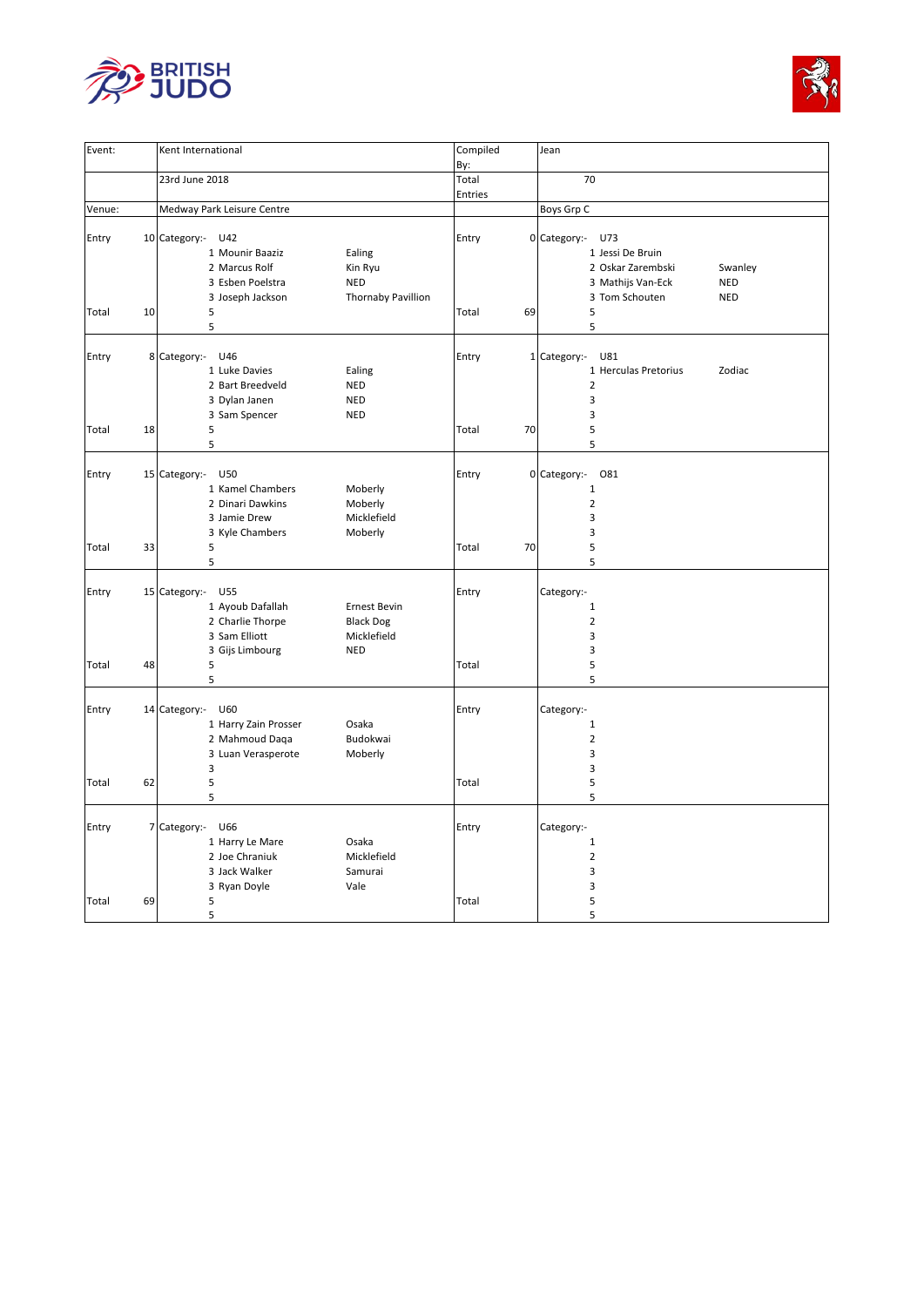



| Event: |                | Kent International            |             | Compiled | Jean           |
|--------|----------------|-------------------------------|-------------|----------|----------------|
|        |                |                               |             | By:      |                |
|        |                | 24th June 2018                |             | Total    | 33             |
|        |                |                               |             |          |                |
|        |                |                               |             | Entries  |                |
| Venue: |                | Medway Park Leisure Centre    |             |          | Youth Ladies   |
|        |                |                               |             | Entry    |                |
| Entry  |                | 0 Category:- U48              |             |          | Category:-     |
|        |                | $\mathbf 1$<br>$\overline{2}$ |             |          | $\mathbf 1$    |
|        |                |                               |             |          | $\overline{2}$ |
|        |                | $\overline{3}$                |             |          | 3              |
|        |                | 3                             |             |          | 3              |
| Total  | $\mathbf 0$    | 5                             |             | Total    | 5              |
|        |                | 5                             |             |          | 5              |
|        |                |                               |             |          |                |
| Entry  |                | 4 Category:- U52              |             | Entry    | Category:-     |
|        |                | 1 Ellie Worrall               | Kin Ryu     |          | $\mathbf 1$    |
|        |                | 2 Megan Rothwell              | Kin Ryu     |          | $\mathbf 2$    |
|        |                | 3 Courtney Saunders           | Osaka       |          | 3              |
|        |                | 3 Nicole Hiller               | Medway Park |          | 3              |
| Total  | $\overline{4}$ | 5                             |             | Total    | 5              |
|        |                | 5                             |             |          | 5              |
|        |                |                               |             |          |                |
| Entry  |                | 5 Category:-<br>U57           |             | Entry    | Category:-     |
|        |                | 1 Gila Joseph                 | MMA Jo      |          | $1\,$          |
|        |                | 2 Amel Simms                  | Moberly     |          | $\mathbf 2$    |
|        |                | 3 Jasmine Stringer            | Metro       |          | 3              |
|        |                | 3 Megan Bowie                 | Kin Ryu     |          | 3              |
| Total  | 9              | 5                             |             | Total    | 5              |
|        |                | 5                             |             |          | 5              |
|        |                |                               |             |          |                |
| Entry  |                | 3 Category:- U63              |             | Entry    | Category:-     |
|        |                | 1 Ashleigh Price              | Grimsby     |          | 1              |
|        |                | 2 Thea Griffey                | Kin Ryu     |          | $\overline{2}$ |
|        |                | 3 Izzy Namey                  | Medway Park |          | 3              |
|        |                | 3                             |             |          | 3              |
| Total  | 12             | 5                             |             | Total    | 5              |
|        |                | 5                             |             |          | 5              |
|        |                |                               |             |          |                |
| Entry  |                | 14 Category:- U70             |             | Entry    | Category:-     |
|        |                | 1 Sophie Clarke               | Camberley   |          | $\mathbf 1$    |
|        |                | 2 Lucy Williams               | Osaka       |          | $\overline{2}$ |
|        |                | 3 Khem Sharu                  | Hackney     |          | 3              |
|        |                | 3 Africa Linton               | Hackney     |          | 3              |
| Total  | 26             | 5                             |             | Total    | 5              |
|        |                | 5                             |             |          | 5              |
|        |                |                               |             |          |                |
| Entry  |                | 7 Category:- U78              |             | Entry    | Category:-     |
|        |                | 1 Emma Harvey                 | Pinewood    |          | $1\,$          |
|        |                | 2 Charlie Agass               | Tsu-Mo-Kie  |          | $\overline{2}$ |
|        |                | 3 Niki Reinartz               | <b>NED</b>  |          | 3              |
|        |                | 3                             |             |          | 3              |
| Total  | 33             | 5                             |             | Total    | 5              |
|        |                | 5                             |             |          | 5              |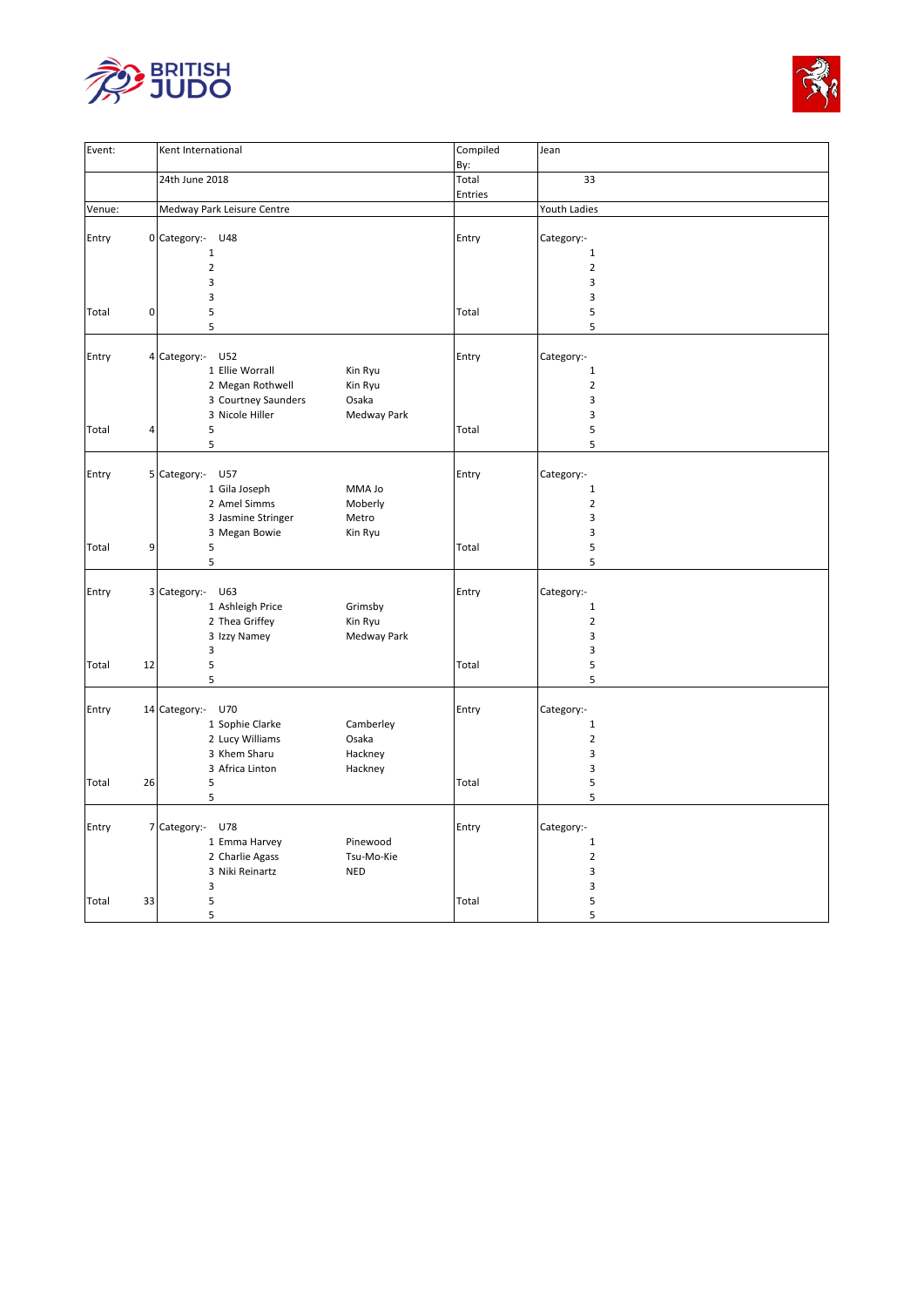



| Event:         |    | Kent International                                                                                                                 |                                                              | Compiled       | Jean                                                                                                                                 |
|----------------|----|------------------------------------------------------------------------------------------------------------------------------------|--------------------------------------------------------------|----------------|--------------------------------------------------------------------------------------------------------------------------------------|
|                |    |                                                                                                                                    |                                                              | By:            |                                                                                                                                      |
|                |    | 24th June 2018                                                                                                                     |                                                              | Total          | 35                                                                                                                                   |
|                |    |                                                                                                                                    |                                                              | Entries        |                                                                                                                                      |
| Venue:         |    | Medway Park Leisure Centre                                                                                                         |                                                              |                | Youth Men                                                                                                                            |
| Entry          |    | 1 Category:-<br>U50<br>1 Michal Wojcik<br>$\overline{2}$<br>3<br>3                                                                 | Spartakus (POL)                                              | Entry          | 3 Category:-<br>U90<br>1 Modestas Vaithevicius<br>Medway Park<br>Walderslade<br>2 Liam Ferguson<br>3 Tobias Cevat<br><b>NED</b><br>3 |
| Total          | 1  | 5<br>5                                                                                                                             |                                                              | Total<br>35    | 5<br>5                                                                                                                               |
| Entry          |    | 5 Category:- U55<br>1 Octavian Chechea<br>Kangei<br>2 Sam Eaton<br>3 Wilco Robber<br><b>NED</b><br>3 David Taylor<br>Metro         | <b>Bishop Stortford</b>                                      | Entry          | Category:- 090<br>1<br>$\mathbf 2$<br>3<br>3                                                                                         |
| Total          | 6  | 5                                                                                                                                  |                                                              | Total          | 5                                                                                                                                    |
|                |    | 5                                                                                                                                  |                                                              |                | 5                                                                                                                                    |
| Entry          |    | 6 Category:-<br>U60<br>1 Connor Goosedge<br>Ealing<br>2 Konrad Wojcik<br>3 Callum Jones<br>3 Adam                                  | Spartakus (POL)<br>Pinewood                                  | Entry          | Category:-<br>$1\,$<br>$\overline{2}$<br>3<br>3                                                                                      |
| Total          | 12 | 5<br>5                                                                                                                             |                                                              | Total          | 5<br>5                                                                                                                               |
| Entry<br>Total | 15 | 3 Category:- U66<br>1 Logan Campbell<br>2 Kacper Zgrajka<br>3 Henry Eaton<br>3 Henry Stables<br><b>SKK</b><br>5                    | East Yorkshire<br>Spartakus (POL)<br><b>Bishop Stortford</b> | Entry<br>Total | Category:-<br>$\mathbf 1$<br>$\mathbf 2$<br>3<br>3<br>5                                                                              |
|                |    | 5                                                                                                                                  |                                                              |                | 5                                                                                                                                    |
| Entry          |    | 8 Category:-<br>U73<br>1 Reuel O'Neil Marshall<br>2 Mitchell Kennedy<br>Ford<br>3 Liam Doody<br>3 Rory Southgate<br>Kumo           | Moberly<br><b>Thornaby Pavillion</b>                         | Entry          | Category:-<br>$\mathbf 1$<br>$\overline{2}$<br>3<br>3                                                                                |
| Total          | 23 | 5<br>5                                                                                                                             |                                                              | Total          | 5<br>5                                                                                                                               |
| Entry          |    | 9 Category:-<br>U81<br>1 Jake Popplewell<br>Metro<br>2 Tim Janssen<br><b>NED</b><br>3 Jack Fitzgerald<br>Harris<br>3 Finlay Norton | Patchway                                                     | Entry          | Category:-<br>$1\,$<br>$\overline{2}$<br>3<br>3                                                                                      |
| Total          | 32 | 5<br>5                                                                                                                             |                                                              | Total          | 5<br>5                                                                                                                               |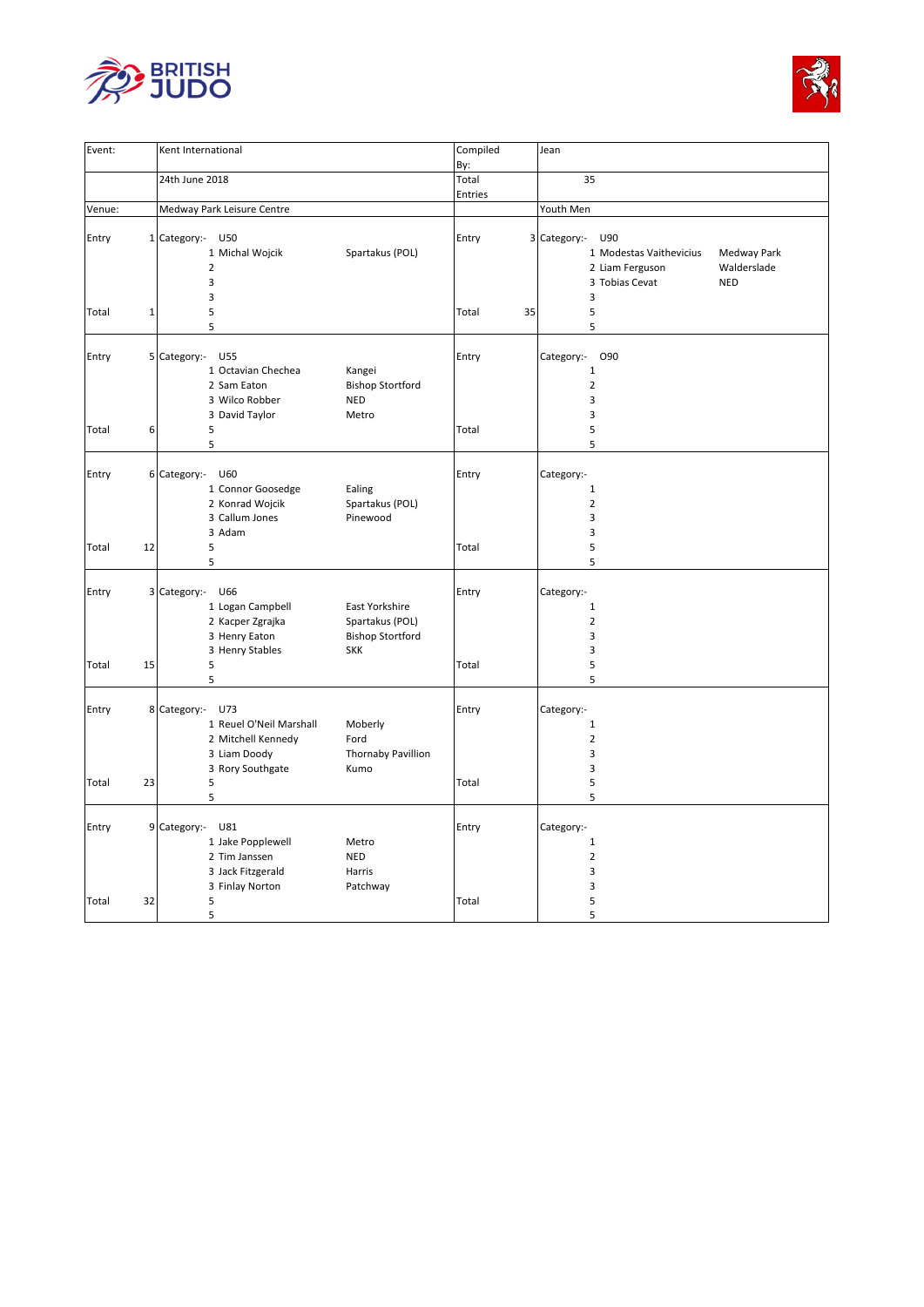



| Event: |    | Kent International         |                             |                         | Compiled    | <b>JEAN</b>  |                            |
|--------|----|----------------------------|-----------------------------|-------------------------|-------------|--------------|----------------------------|
|        |    |                            |                             |                         | By:         |              |                            |
|        |    | 24th June 2018             |                             |                         | Total       |              | 22                         |
|        |    |                            |                             |                         | Entries     |              |                            |
| Venue: |    | Medway Park Leisure Centre |                             |                         |             | Women        |                            |
| Entry  |    | U48<br>2 Category:-        |                             |                         | Entry       | 4 Category:- | O78                        |
|        |    |                            |                             |                         |             |              | London                     |
|        |    |                            | 1 Natalie Birkett           | Grimsby                 |             |              | 1 Deborah Sangola          |
|        |    |                            | 2 Edyta Rojek               | Spartakus (POL)         |             |              | 2 Joanna Moyes<br>Dynamic  |
|        |    | 3                          |                             |                         |             |              | United<br>3 Karis Stevens  |
|        |    | 3                          |                             |                         |             |              | Newburn<br>3 Megan Douglas |
| Total  | 2  | 5                          |                             |                         | Total<br>22 |              | 5                          |
|        |    | 5                          |                             |                         |             |              | 5                          |
| Entry  |    | 4 Category:- U52           |                             |                         | Entry       | Category:-   |                            |
|        |    |                            |                             |                         |             |              |                            |
|        |    |                            | 1 Ellie Worrall             | Kin Ryu                 |             |              | 1                          |
|        |    |                            | 2 Hazel Powell              | Ford                    |             |              | $\mathbf 2$                |
|        |    |                            | 3 Charis Hancocks           | Samurai                 |             |              | 3                          |
|        |    |                            | 3 Megan Rothwell            | Kin Ryu                 |             |              | 3                          |
| Total  | 6  | 5                          |                             |                         | Total       |              | 5                          |
|        |    | 5                          |                             |                         |             |              | 5                          |
|        |    |                            |                             |                         |             |              |                            |
| Entry  |    | 1 Category:-<br>U57        |                             |                         | Entry       | Category:-   |                            |
|        |    |                            | 1 Gila Joseph               | MMA Jo                  |             |              | 1                          |
|        |    | $\overline{2}$             |                             |                         |             |              | $\mathbf 2$                |
|        |    | 3                          |                             |                         |             |              | 3                          |
|        |    | 3                          |                             |                         |             |              | 3                          |
| Total  | 7  | 5                          |                             |                         | Total       |              | 5                          |
|        |    | 5                          |                             |                         |             |              | 5                          |
| Entry  |    | 6 Category:- U63           |                             |                         | Entry       | Category:-   |                            |
|        |    |                            | 1 Sasha Foxton              | Patchway                |             |              | 1                          |
|        |    |                            |                             | <b>Imperial College</b> |             |              | $\overline{2}$             |
|        |    |                            | 2 Nicola Evripidon          |                         |             |              |                            |
|        |    |                            | 3 Michelle Foxton           | Patchway                |             |              | 3                          |
|        |    |                            | 3 Saba Zohrabbagi           | Barnet                  |             |              | 3                          |
| Total  | 13 | 5                          |                             |                         | Total       |              | 5                          |
|        |    | 5                          |                             |                         |             |              | 5                          |
| Entry  |    | 1 Category:-<br>U70        |                             |                         | Entry       | Category:-   |                            |
|        |    |                            | 1 Elena Bob                 |                         |             |              | $\mathbf 1$                |
|        |    | $\overline{2}$             |                             | Ealing                  |             |              |                            |
|        |    |                            |                             |                         |             |              | $\mathbf 2$                |
|        |    | 3                          |                             |                         |             |              | 3                          |
|        |    | 3                          |                             |                         |             |              | 3                          |
| Total  | 14 | 5                          |                             |                         | Total       |              | 5                          |
|        |    | 5                          |                             |                         |             |              | 5                          |
| Entry  |    | 4 Category:-<br>U78        |                             |                         |             | Category:-   |                            |
|        |    |                            | 1 Linda Klaver              | <b>NED</b>              | Entry       |              | $\mathbf 1$                |
|        |    |                            |                             |                         |             |              |                            |
|        |    |                            | 2 Laura Tapping             | Camberley               |             |              | $\overline{2}$             |
|        |    |                            | 3 Dominique                 | Moberly                 |             |              | 3                          |
|        |    |                            | 3 Viviana Tuccillo-Castaldo | Bedford                 |             |              | 3                          |
| Total  | 18 | 5                          |                             |                         | Total       |              | 5                          |
|        |    | 5                          |                             |                         |             |              | 5                          |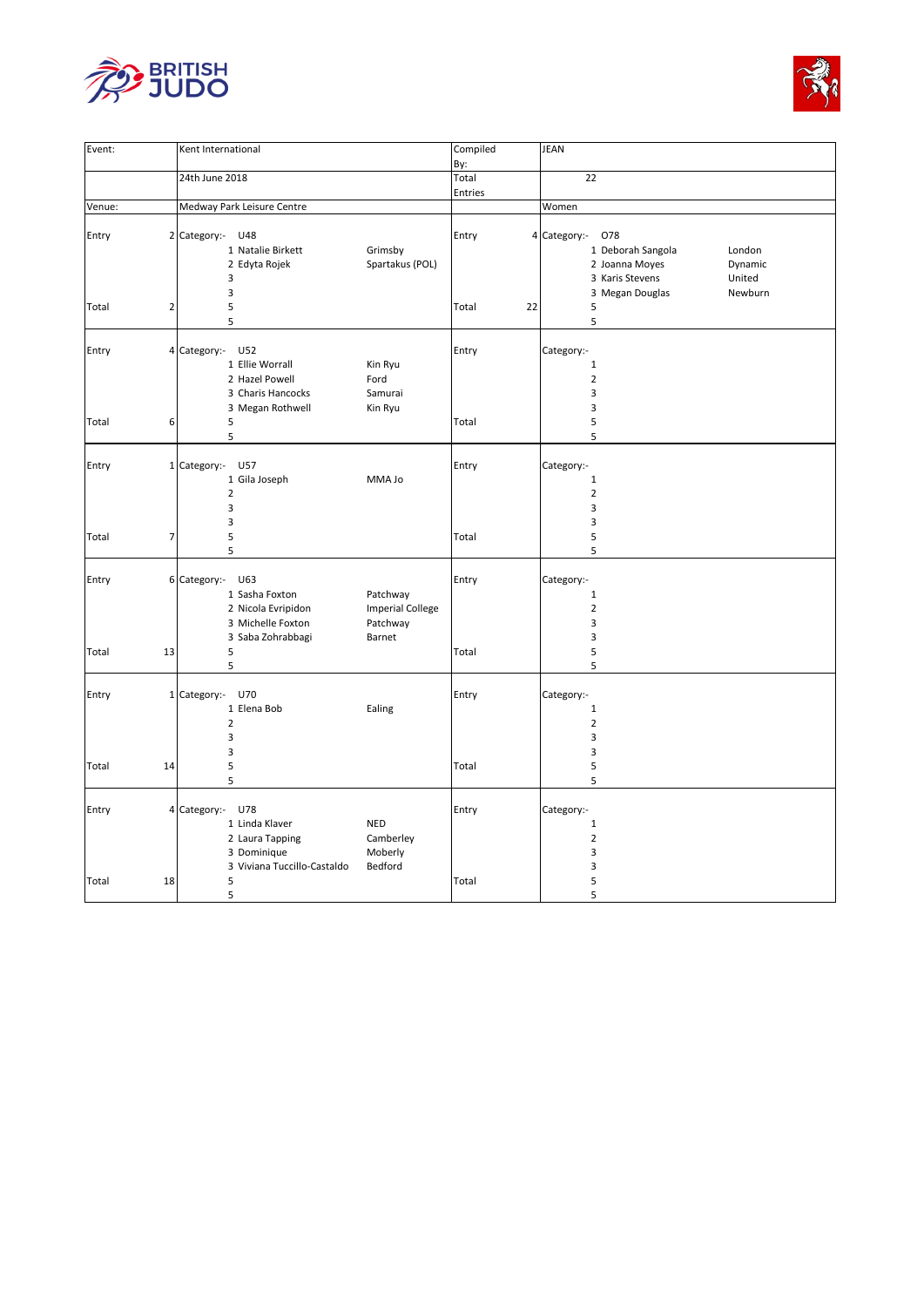



| Event:         |                | Kent International                                                                                                                                              | Compiled       | JEAN                                                                                                                                            |
|----------------|----------------|-----------------------------------------------------------------------------------------------------------------------------------------------------------------|----------------|-------------------------------------------------------------------------------------------------------------------------------------------------|
|                |                | 24th June 2018                                                                                                                                                  | By:<br>Total   | 49                                                                                                                                              |
|                |                |                                                                                                                                                                 |                |                                                                                                                                                 |
| Venue:         |                | Medway Park Lesiure Centre                                                                                                                                      | Entries        | Men                                                                                                                                             |
|                |                |                                                                                                                                                                 |                |                                                                                                                                                 |
| Entry          |                | 2 Category:-<br>U60<br>1 Kieran Kelly<br>Dynamic<br>2 Sam Watson<br>Edgewood<br>3<br>3                                                                          | Entry          | 4 Category:-<br>0100<br>1 Josh Illingworth<br>Kodokwai<br>2 Matthew Hope<br>Yate Star<br>3 Kevin Malachie<br>London<br>3 Kelenda Ramy<br>London |
| Total          | $\overline{2}$ | 5<br>5                                                                                                                                                          | Total          | 5<br>5                                                                                                                                          |
| Entry          |                | 6 Category:-<br>U66<br>1 Borislav Tsekov<br>Ryecroft<br>Cardiff Central<br>2 Jack Alun<br>3 James Sieloff<br>Medway Park<br>3 David Down<br>Renzoko             | Entry          | Category:-<br>$\mathbf 1$<br>$\overline{2}$<br>3<br>3                                                                                           |
| Total          | 8              | 5<br>5                                                                                                                                                          | Total          | 5<br>5                                                                                                                                          |
| Entry          |                | 12 Category:-<br>U73<br>1 Abdurrahman Chaatouf<br><b>Ernest Bevin</b><br>2 Michael Mensah<br>Moberly<br>3 Tyrese Logan<br>Moberly                               | Entry          | Category:-<br>1<br>$\mathbf 2$<br>3                                                                                                             |
| Total          | 20             | 3 Liam Doody<br><b>Thornaby Pavillion</b><br>5<br>5                                                                                                             | Total          | 3<br>5<br>5                                                                                                                                     |
| Entry<br>Total | 31             | 11 Category:- U81<br>1 Adam Adaman<br><b>Ernest Bevin</b><br>2 Jack Fitzgerald<br>Harris<br>3 Jake Popplewell<br>Metro<br>3 Elia Benveniste<br><b>GMUL</b><br>5 | Entry<br>Total | Category:-<br>$\mathbf 1$<br>$\overline{2}$<br>3<br>3<br>5                                                                                      |
|                |                | 5                                                                                                                                                               |                | 5                                                                                                                                               |
| Entry          |                | 10 Category:-<br>U90<br>1 Silviu Nastasa<br>Ealing<br>2 Ben Westcroft<br>Ealing<br>3 Modestas Vakkevicius<br>Medway Park<br>3 Kern Foot<br>Shepton              | Entry          | Category:-<br>$\mathbf 1$<br>$\mathbf 2$<br>3<br>3                                                                                              |
| Total          | 41             | 5<br>5                                                                                                                                                          | Total          | 5<br>5                                                                                                                                          |
| Entry          |                | 4 Category:-<br>U100<br>1 Henry Bartholomew<br>Army<br>2 Nerijus Rsenas<br>Hillingdon<br>3 Robin Denton<br>Nene Valley<br>3 Norman Smith<br>Sakura              | Entry          | Category:-<br>$\mathbf 1$<br>$\overline{2}$<br>3<br>3                                                                                           |
| Total          |                | 5<br>5                                                                                                                                                          | Total          | 5<br>5                                                                                                                                          |